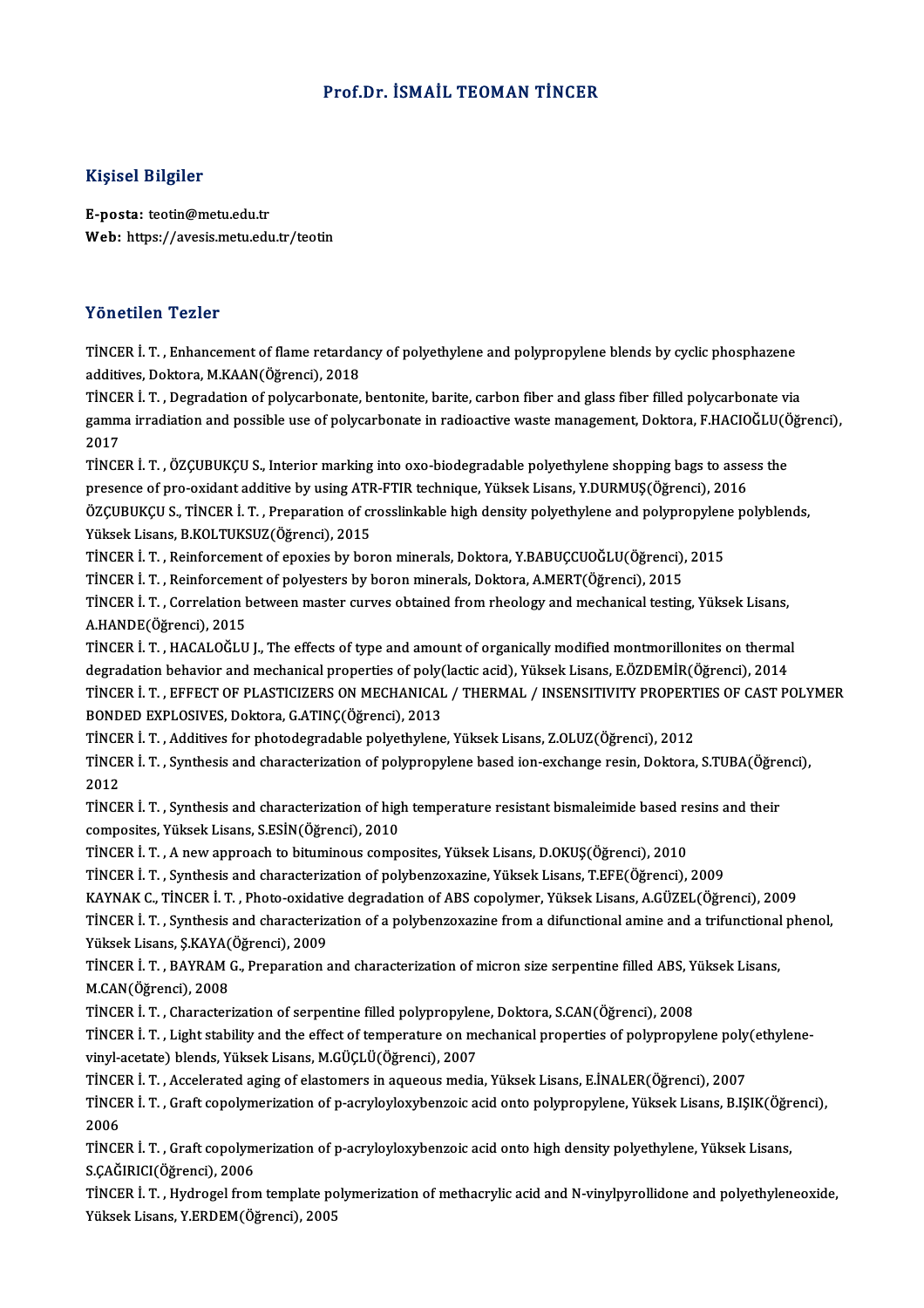TİNCER İ. T. , Graft copolymerization of p-acryloyloxybenzoic acid and p-methacryloyloxybenzoic acid onto isotactic<br>Rekynnenvlane, Rektore, S.CETİN(Öğrengi), 2004 TİNCER İ. T. , Graft copolymerization of p-acryloyl<br>polypropylene, Doktora, S.ÇETİN(Öğrenci), 2004<br>TİNCER İ. T., Synthesis and shanasterisation of su TİNCER İ. T. , Graft copolymerization of p-acryloyloxybenzoic acid and p-methacryloyloxybenzoic acid onto isotactic<br>polypropylene, Doktora, S.ÇETİN(Öğrenci), 2004<br>TİNCER İ. T. , Synthesis and characterization of surface su

10<br>2004<br>2004<br>Tince TİNCER İ. T. , Synthesis and characterization of surface sulfonated polypropylene films, Yüksek Lisans, S.TUBA(Öğrenci)<br>2004<br>TİNCER İ. T. , Water soluble monomer grafting on thin films of ultra high molecular weight polyet

2004<br>TİNCER İ. T. , Water soluble monomer grafting on thin films of ultra high molecular weight polyethylene, Yüksek Lisans,<br>C.GÖKTEPE(Öğrenci), 2003 TİNCER İ. T. , Water soluble monomer grafting on thin films of ultra high molecular weight polyethylene, Yüksek Lisan<br>C.GÖKTEPE(Öğrenci), 2003<br>TİNCER İ. T. , Properties and characterization of aluminum hydroxide and barium

C.GÖKTEPE(Öğrenci), 2003<br>TİNCER İ. T. , Properties and characte<br>Yüksek Lisans, S.CAN(Öğrenci), 2003<br>TİNCER İ. T., Ter bland of nalv (etbyle TİNCER İ. T. , Properties and characterization of aluminum hydroxide and barium sulfate filled polypylene copolymer<br>Yüksek Lisans, S.CAN(Öğrenci), 2003<br>TİNCER İ. T. , Ter blend of poly (ethylene terephthalate), polypropyle

Yüksek Lisans, S.CAN(Öğre<br>TİNCER İ. T. , Ter blend of<br>E.DOĞAN(Öğrenci), 2003<br>TİNCEP İ. T., Poly (otbuler TİNCER İ. T. , Ter blend of poly (ethylene terephthalate), polypropylene and low density polyethylene, Yüksek<br>E.DOĞAN(Öğrenci), 2003<br>TİNCER İ. T. , Poly (ethylene terephthalate) and high density polyethylene in melt blendi

E.DOĞAN(Öğrenci), 2003<br>TİNCER İ. T. , Poly (ethylene terephthalate) and high density polyeth<br>transesterification catalyst, Yüksek Lisans, B.ÖZKAN(Öğrenci), 2002<br>TİNCER İ. T., Melt blanding ef poly (ethylene terephthalate) TİNCER İ. T. , Poly (ethylene terephthalate) and high density polyethylene in melt blending in the presence of<br>transesterification catalyst, Yüksek Lisans, B.ÖZKAN(Öğrenci), 2002<br>TİNCER İ. T. , Melt blending of poly (ethyl

transesterification catalyst, Yüksek Lisans, B.ÖZKAN(Öğrenci), 2002<br>TİNCER İ. T. , Melt blending of poly (ethylene terephthalate) and high density polyethylene in the presence of carbon<br>black, Yüksek Lisans, H.ÇAKMAK(Öğren TİNCER İ. T. , Melt blending of poly (ethylene terephthalate) and high density polyethylene in the presence of carbon<br>black, Yüksek Lisans, H.ÇAKMAK(Öğrenci), 2002<br>TİNCER İ. T. , Polyethylene oxide-hydroxyapatite composite

black, Yüksek Lisans, H.ÇAKMAK(Öğrenci), 2002<br>TİNCER İ. T. , Polyethylene oxide-hydroxyapatite composite and microporous polyethyle<br>polymer complex preparation and characterization, Doktora, R.BANAT(Öğrenci), 2002<br>TİNCER İ TİNCER İ. T. , Polyethylene oxide-hydroxyapatite composite and microporous polyethylene oxide-polymethacrylic aci<br>polymer complex preparation and characterization, Doktora, R.BANAT(Öğrenci), 2002<br>TİNCER İ. T. , KAYNAK C.,

polymer complex preparation and characterization, Doktora, R.BANAT(Öğrenci), 2002<br>TİNCER İ. T. , KAYNAK C., A Study on the flexibility of short carbon fiber reinforced epo<br>Ö.ORGUN(Öğrenci), 2002 TINCER İ. T. , KAYNAK C., A Study on the flexibility of short carbon fiber reinforced epoxy composites, Yüksek Lisans, Ö.ORGUN(Öğrenci), 2002<br>TOPPARE L. K. , TİNCER İ. T. , Preparation of a conducting flexible material fro

TOPPARE L. K., TINCER I. T., Preparation of a conducting flexible material from silane coupling agent and hydroxyl TOPPARE L. K. , TİNCER İ. T. , Preparation of a conducting flexible material from silane coupling agent and hydroxyl<br>terminated polybutadiene rubber by hydrolysis and condensation, Yüksek Lisans, Y.KARATAŞ(Öğrenci), 2001<br>T

terminated polybutadie<mark>r</mark><br>TİNCER İ. T. , Mechanica<br>S.TÜRK(Öğrenci), 2001<br>TİNCEP İ. T. , KAYNAK C TİNCER İ. T. , Mechanical properties of high density polyethylene filled with poly(tetrafluoroethylene),<br>S.TÜRK(Öğrenci), 2001<br>TİNCER İ. T. , KAYNAK C., Flexibility improvement of short glass fiber reinforced epoxy, Yüksek

S.TÜRK(Öğrenci), 2001<br>TİNCER İ. T. , KAYNAK C., Flexibility improvement of short glass fiber reinforced epoxy, Yüksek Lisans,<br>A.ARIKAN(Öğrenci), 2001 TİNCER İ. T. , KAYNAK C., Flexibility improvement of short glass fiber reinforced epoxy, Yüksek Lisans,<br>A.ARIKAN(Öğrenci), 2001<br>TOPPARE L. K. , TİNCER İ. T. , Mechanical properties of graft copolymers of polypyrrole, Yükse

A.ARIKAN(Öğrenci), 200<br>TOPPARE L. K. , TİNCER İ.<br>C.BİRAN(Öğrenci), 2001<br>TİNCER İ. T. Thermal ve TOPPARE L. K. , TİNCER İ. T. , Mechanical properties of graft copolymers of polypyrrole, Yüksek Lisans,<br>C.BİRAN(Öğrenci), 2001<br>TİNCER İ. T. , Thermal ve mechanical properties of ultra high modulus polyethylene fiber reinfo

C.BİRAN(Öğrenci), 2001<br>TİNCER İ. T. , Thermal ve mechanical properties of ultra high modulus polyethylene fiber reinforced poly (methyl<br>methacrylate) cured by gamma radiation used as a dental base, Yüksek Lisans, T.ŞEKEROĞ TİNCER İ. T. , Thermal ve mechanical properties of ultra high modulus polyethylene fiber reinforced poly (methyl<br>methacrylate) cured by gamma radiation used as a dental base, Yüksek Lisans, T.ŞEKEROĞLU(Öğrenci), 2000<br>TİNCE

methacrylate) cured by ga<br>TİNCER İ. T. , Reactive blen<br>F.DIBLEN(Öğrenci), 2000<br>TİNCER İ. T. KAYNAK C. E TİNCER İ. T. , Reactive blending of particle poly(ethylene terephthalate) with high density polyethylene, Yüksek L<br>F.DIBLEN(Öğrenci), 2000<br>TİNCER İ. T. , KAYNAK C., Flexibility improvement of epoxy resin used in fiber rein F.DIBLEN(Öğrenci), 2000<br>TİNCER İ. T. , KAYNAK C., Flexibility improvement of epoxy resin used in fiber reinfor composites, Yüksek Lisans,

A.ÖZTÜRK(Öğrenci), 2000

TİNCER İ. T., Melt blending of poly(ethylene terephtalate) with polyproplene in the presence of silane, Yüksek Lisans,<br>Z.OKAN(Öğrenci), 2000 TİNCER İ. T. , Melt blending of poly(ethylene terephtalate) with polyproplene in the presence of silane, Yüksek Lis<br>Z.OKAN(Öğrenci), 2000<br>TİNCER İ. T. , Preparation and characterization of hydrophobic and hydrophilic polym

Z.OKAN(Öğrenci), 2000<br>TİNCER İ. T. , Preparation and characterization of hydrophobic and<br>molecular weight polythylene, Doktora, B.AYDINLI(Öğrenci), 1999<br>TİNCER İ. T., Rosyaling of noly (othylene tenenhtholete) through blı TİNCER İ. T. , Preparation and characterization of hydrophobic and hydrophilic polymeric fodms from ultra high<br>molecular weight polythylene, Doktora, B.AYDINLI(Öğrenci), 1999<br>TİNCER İ. T. , Recycling of poly (ethylene tere

molecular weight polythylene, Doktora, B.AYDINLI(Öğrenci), 1999<br>TİNCER İ. T. , Recycling of poly (ethylene terephthalate) through bl<br>S.GÖKÇESULAR(Öğrenci), 1998 TİNCER İ. T. , Recycling of poly (ethylene terephthalate) through blending with highdensity polyethylene, Yüksek Lisans, S.GÖKÇESULAR(Öğrenci), 1998<br>TİNCER İ. T. , Mechanical properties and UV stability of poly (Tetrafluor

TINCER I. T., Mechanical properties and UV stability of poly (Tetrafluoroethylene) powder field low density TİNCER İ. T. , Mechanical properties and UV stability of poly (Tetrafluoroethylene) powder field low density<br>polyethylene, Doktora, A.ERKAN(Öğrenci), 1998<br>TİNCER İ. T. , The Effect of annealing temperature and time on the

polyethylene, Doktora, A.ERKAN(Öğrenci)<br>TİNCER İ. T. , The Effect of annealing temp<br>film, Yüksek Lisans, R.M.I(Öğrenci), 1997<br>TİNCER İ. T., Prenaration of ultra birb me TİNCER İ. T. , The Effect of annealing temperature and time on the mechanical properties of cross linked polyethylene<br>film, Yüksek Lisans, R.M.I(Öğrenci), 1997<br>TİNCER İ. T. , Preparation of ultra high molecular weight poly

film, Yüksek Lisans, R.M.I(Öğrenci), 1997<br>TİNCER İ. T. , Preparation of ultra high mol<br>Yüksek Lisans, B.AYDINLI(Öğrenci), 1994<br>TİNCER İ. T. Combined IB and mass spect TİNCER İ. T. , Preparation of ultra high molecular weight polyethylene foam and conducting composite with p<br>Yüksek Lisans, B.AYDINLI(Öğrenci), 1994<br>TİNCER İ. T. , Combined IR and mass spectrometric analyses of polymers usi

Yüksek Lisans, B.AYDINLI(Öğrenci), 1994<br>TİNCER İ. T. , Combined IR and mass spectrometric analyses of polymers using pyrolysis technique, Doktora,<br>T.YALÇIN(Öğrenci), 1993 TİNCER İ. T. , Combined IR and mass spectrometric analyses of polymers using pyrolysis technique, Doktora,<br>T.YALÇIN(Öğrenci), 1993<br>TİNCER İ. T. , Preparation and characterization of ultra high molecular weight polyethylene

T.YALÇIN(Öğrenci), 1993<br>TİNCER İ. T. , Preparation and characterization of ultra hig<br>cast blend films, Yüksek Lisans, A.ERKAN(Öğrenci), 1992<br>TİNCER İ. T. , Thermally medified nelyetylene filme bu the TİNCER İ. T. , Preparation and characterization of ultra high molecular weight polyethylene and polyisoprene solvent<br>cast blend films, Yüksek Lisans, A.ERKAN(Öğrenci), 1992<br>TİNCER İ. T. , Thermally modified polyetylene fil

cast blend films, Yüksek Lisans, A.ERKAN(Öğrenci), 1992<br>TİNCER İ. T. , Thermally modified polyetylene films by the addition of perlite, Yüksek Lisans, H.ONAY(Öğrenci), 1992<br>TİNCER İ. T. , Mechanical properties of perlite f properties, Doktora, N.ÜLKEM(Öğrenci), 1991